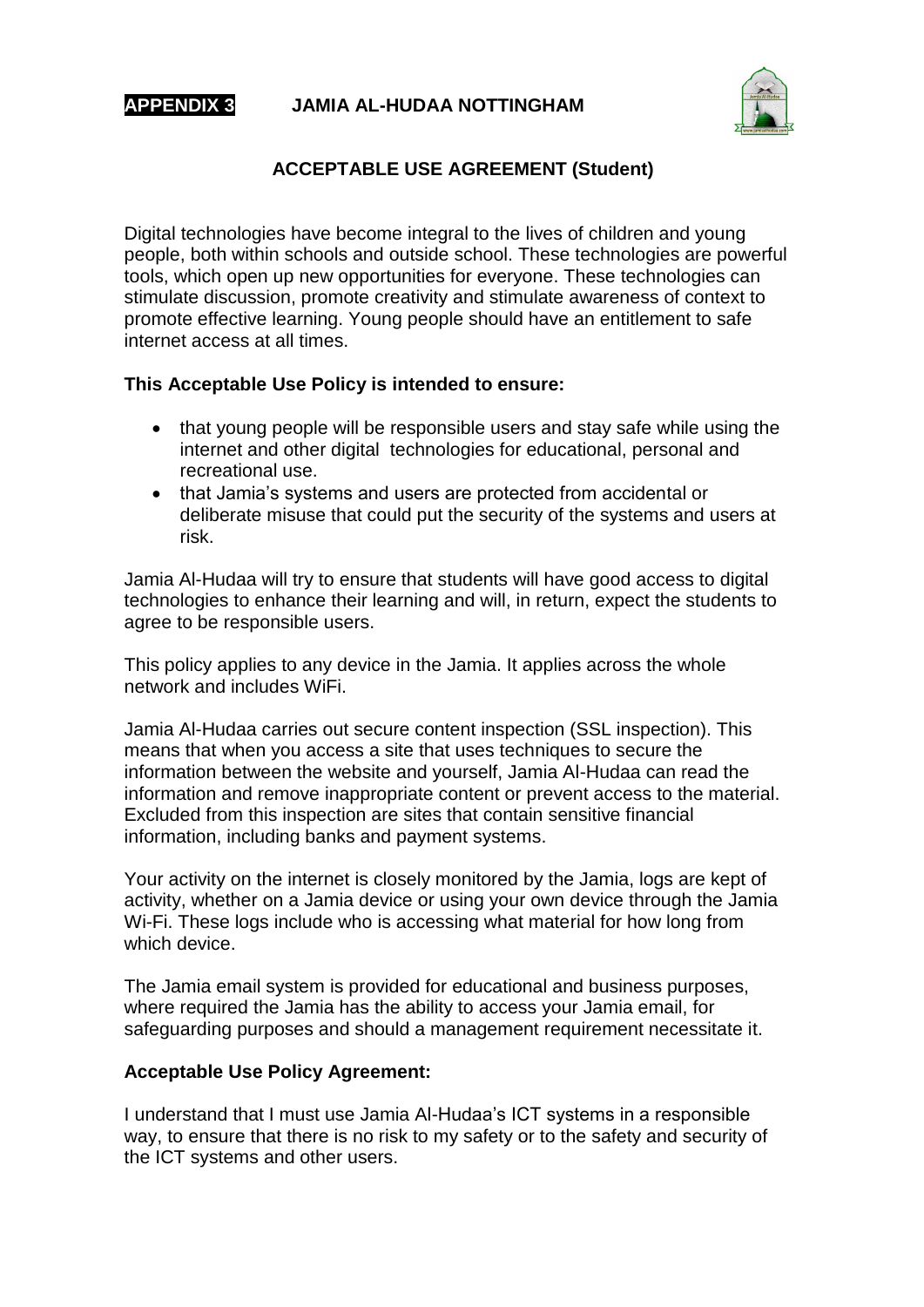## **For my own personal safety:**

- I understand that Jamia Al-Hudaa will monitor my use of the systems, devices and digital communications.
- $\bullet$  I will keep my username and password safe and secure  $-1$  will not share it, nor will I try to use any other person's username and password. I understand that I should not write down or store a password where it is possible that someone may steal it.
- I will be aware of "stranger danger", when I am communicating on-line.
- I will not disclose or share personal information about myself or others when on-line (this could include names, addresses, email addresses, telephone numbers, age, gender, educational details, financial details etc)
- If I arrange to meet people off-line that I have communicated with on-line, I will do so in a public place and take an adult with me.
- I will immediately report any unpleasant or inappropriate material or messages or anything that makes me feel uncomfortable when I see it online.

## **I understand that everyone has equal rights to use technology as a resource and:**

- I understand Jamia Al-Hudaa's systems and devices are primarily intended for educational use and that I will not use them for personal or recreational use unless I have permission.
- I will not try (unless I have permission) to make large downloads or uploads that might take up internet capacity and prevent other users from being able to carry out their work.
- I will not use Jamia Al-Hudaa's systems or devices for online gaming, online gambling, internet shopping, file sharing, or video broadcasting (eg YouTube), unless I have permission of a member of staff to do so.

## **I will act as I expect others to act toward me:**

- I will respect others' work and property and will not access, copy, remove or otherwise alter any other user's files, without the owner's knowledge and permission.
- I will be polite and responsible when I communicate with others, I will not use strong, aggressive or inappropriate language and I appreciate that others may have different opinions.
- I will not take or distribute images of anyone without their permission.

### **I recognise that Jamia Al-Hudaa has a responsibility to maintain the security and integrity of the technology it offers me and to ensure the smooth running of the Jamia:**

- I will only use my own personal devices (mobile phones/USB devices etc.) in school if I have permission. I understand that, if I do use my own devices in the school, I will follow the rules set out in this agreement, in the same way as if I was using school equipment.
- I understand the risks and will not try to upload, download or access any materials which are illegal or inappropriate or may cause harm or distress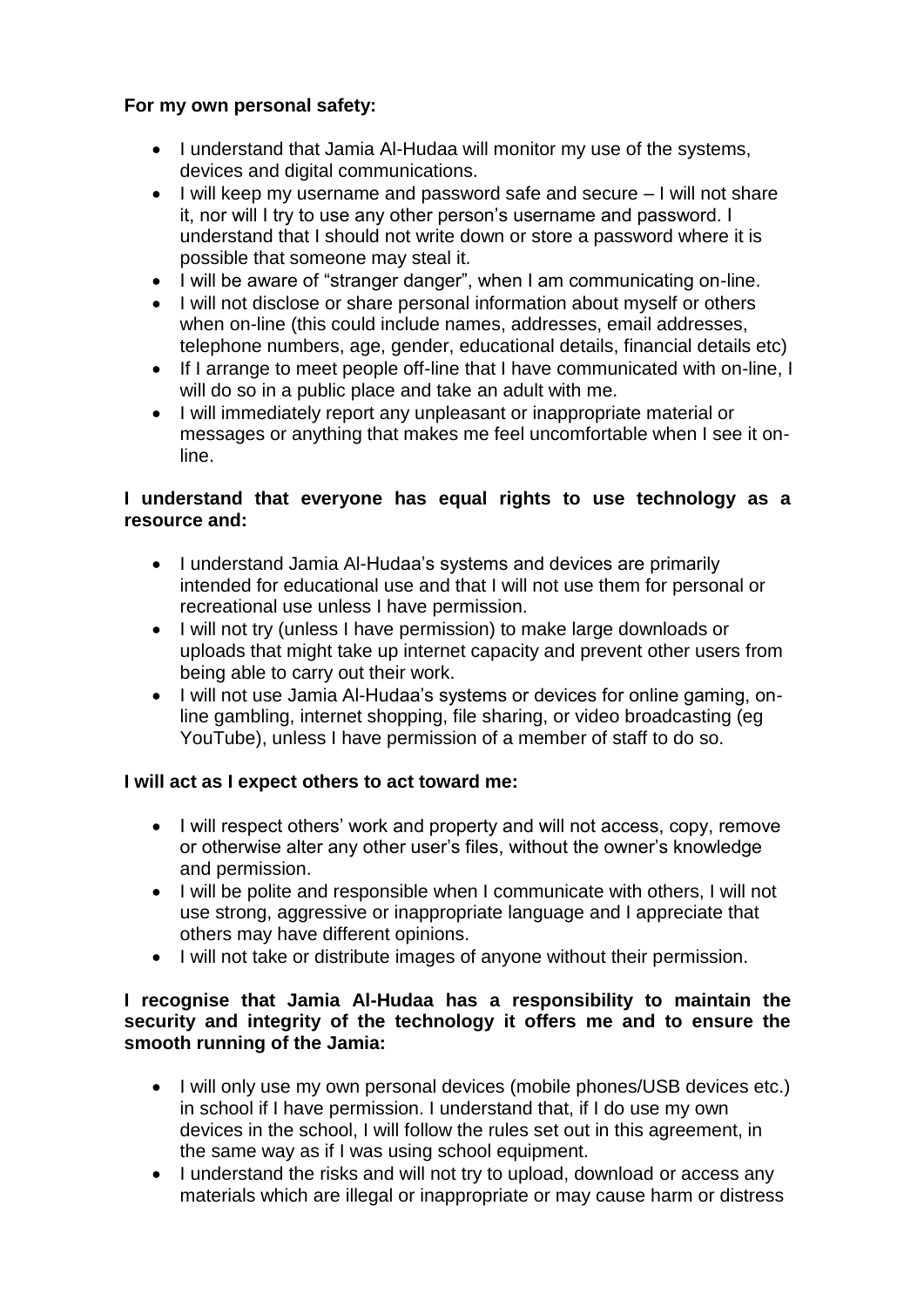to others, nor will I try to use any programmes or software that might allow me to bypass the filtering / security systems in place to prevent access to such materials.

- I will immediately report any damage or faults involving equipment or software, however this may have happened.
- I will not open any hyperlinks in emails or any attachments to emails, unless I know and trust the person/organisation who sent the email, or if I have any concerns about the validity of the email (due to the risk of the attachment containing viruses or other harmful programmes)
- I will not install or attempt to install or store programmes of any type on any Jamia device, nor will I try to alter computer settings.
- I will only use social media sites with permission and at the times that are allowed.

### **When using the internet for research or recreation, I recognise that:**

- I should ensure that I have permission to use the original work of others in my own work
- Where work is protected by copyright, I will not try to download copies (including music and videos)
- When I am using the internet to find information, I should take care to check that the information that I access is accurate, as I understand that the work of others may not be truthful and may be a deliberate attempt to mislead me.

#### **I understand that I am responsible for my actions, both in and out of Jamia:**

- I understand that Jamia Al-Hudaa also has the right to take action against me if I am involved in incidents of inappropriate behaviour, that are covered in this agreement, when I am out of school and where they involve my membership of the Jamia community (examples would be cyber-bullying, use of images or personal information).
- I understand that if I fail to comply with this Acceptable Use Policy Agreement, I will be subject to disciplinary action.

**Please complete the sections on the next page to show that you have read, understood and agree to the rules included in the Acceptable Use Agreement. If you do not sign and return this agreement, access will not be granted to Jamia's systems and devices.**